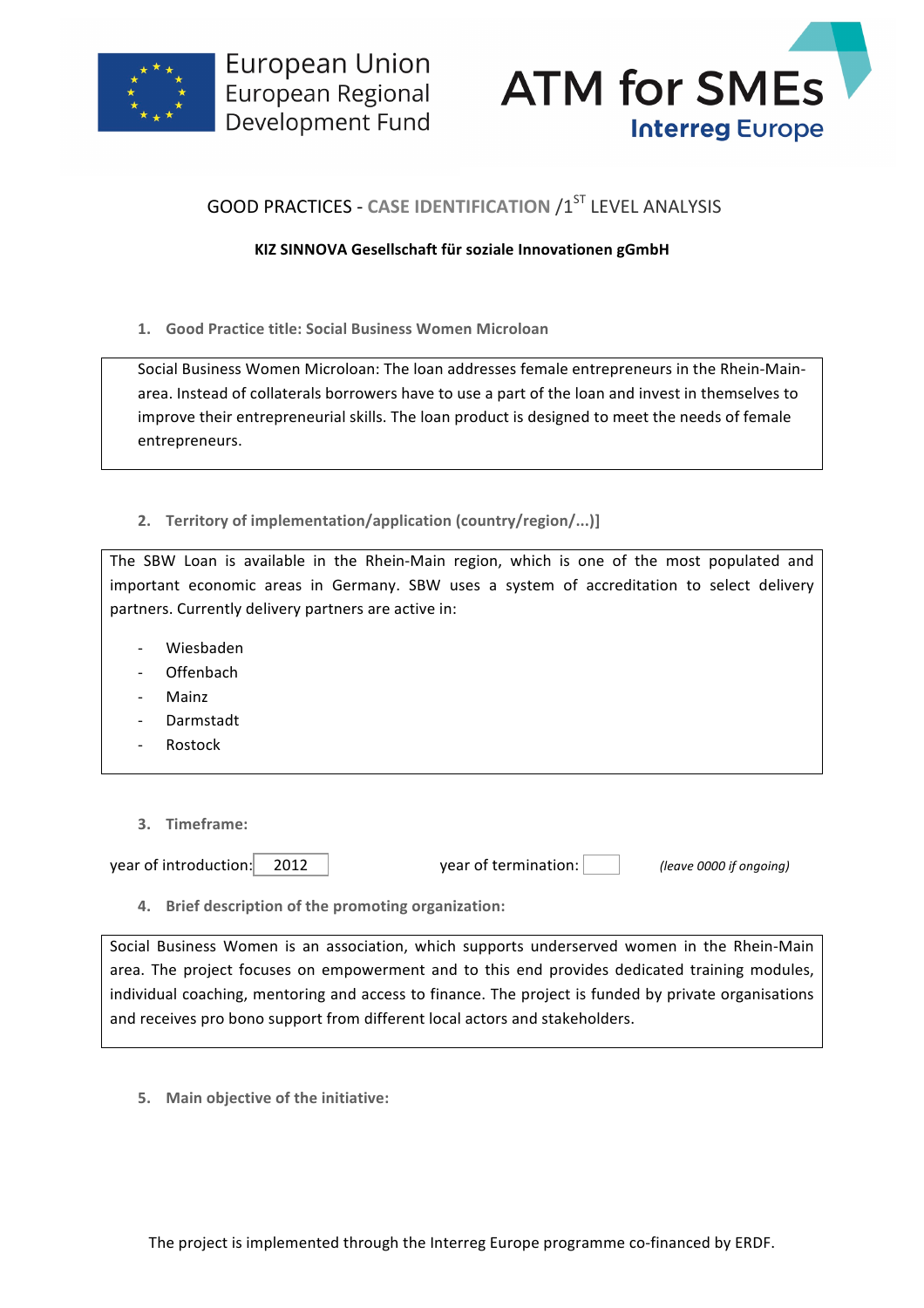



The loan addresses two issues, which are rather common for female entrepreneurs:

- risk averseness, which leads to rather low loan volumes
- request for additional support schemes to ensure success of business
- waiving of securities

Objectives of the loan are to directly support female entrepreneurs not only with coaching and training but also with a microloan. Access to finance is an issue for entrepreneurs in general. Female entrepreneurs prefer loans where collaterals/securities are not asked for. The main goal is to combine access to finance with support the entrepreneur can afford. On the premise that dedicated coaching and training programs are a substitute for traditional securities entrepreneurs have not only access to microloans but also to coaching/training to grow their businesses.

Objectives:

- soft-loan without additional securities
- low interest rate
- attractive and dedicated support program for entrepreneurs
- ensure quality portfolio (low rate of defaults)
- **6.** Brief explanation of the initiative:

The SBW loan is provided at the following conditions:

- currently 4,6% APR.
- loan duration 6 years, 1. year only interest has to be paid
- max. loan size is 10.000 $\epsilon$
- the loan can be fully paid back any time at no additional costs
- up to  $6.500\epsilon$  can be used for investments or business costs; 3.500 can be used for support (training, coaching) for a period of three years during the loan life cycle

SBW delivery partners (like KIZ) assess the financial and non-financial The entrepreneur's needs, support improving the business model, draft a business plan and support preparing the pith for the loan committee. After the loan has been approved, 3.500€ go to a escrow account and the other part of the loan is disbursed to the borrower.  $3.500\epsilon$  can be used for additional coaching and training as well as monitoring and crisis intervention.

**7. Target group and measures to involve the target group:** 

The loan addresses three issues, which are rather common for female entrepreneurs:

risk averseness, which leads to rather low loan volumes

The project is implemented through the Interreg Europe programme co-financed by ERDF.